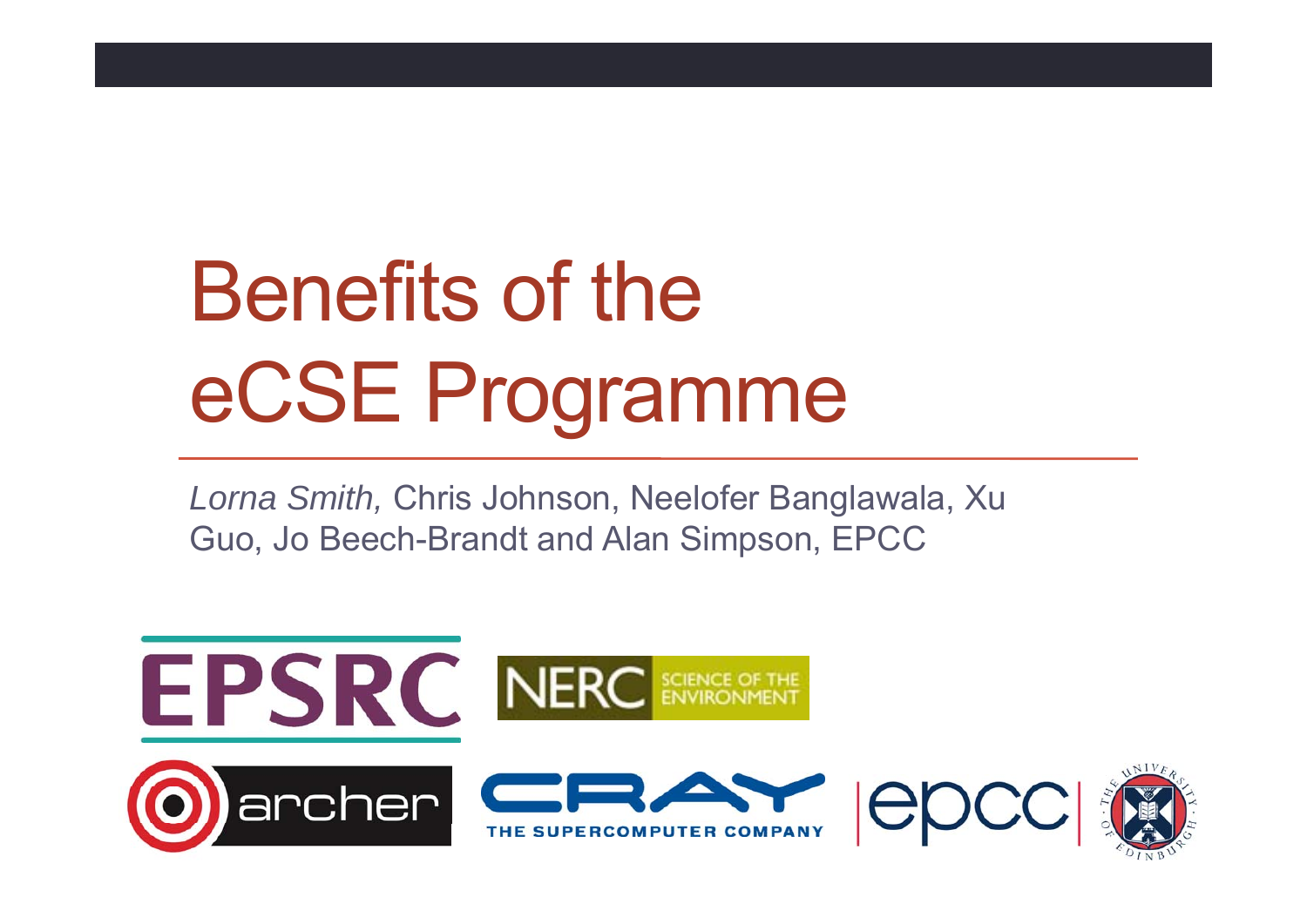# Background to the eCSE programme

- Allocated funding to the UK computational science community for software development through a series of funding calls over a period of 6 years
- eCSE is a significant source of funding for RSEs across the UK
- All HEIs are able to apply for projects
- It is important to be able to demonstrate the benefit of the programme to different funding bodies, to help secure future funding of this type
- This talk gives more details of the programme and includes data on how the money was spent



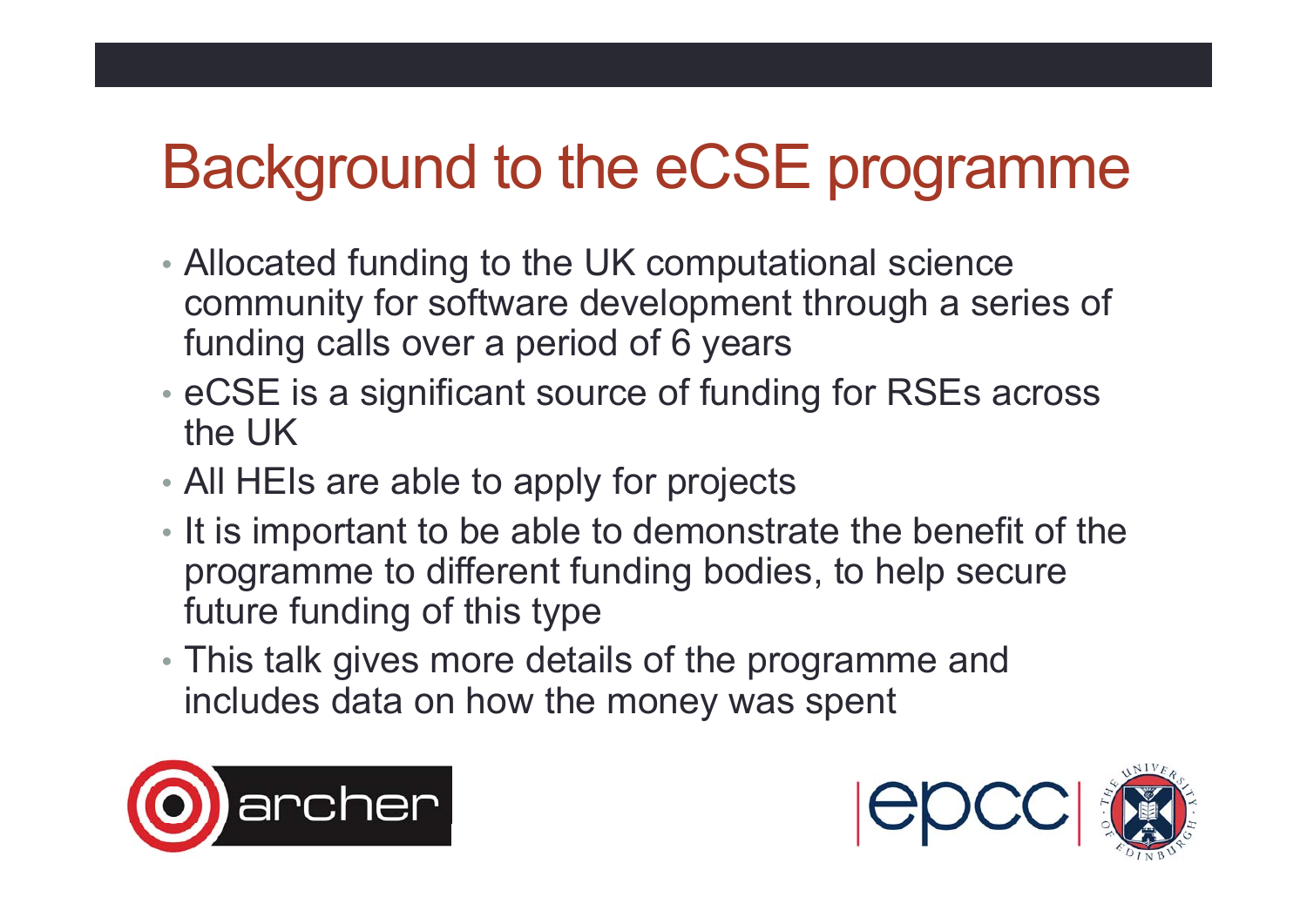# eCSE programme

- Goal: to deliver a funding programme that is fair, transparent, objective and consistent. aims:
- Aims
	- To enhance the quality, quantity and range of science produced on the ARCHER service through improved software;
	- To develop the computational science skills base, and provide expert assistance embedded within research communities, across the UK;
	- To provide an enhanced and sustainable set of HPC software for UK science.
- Due to an extension, the final call is currently underway
	- Proposals submitted, currently under review
- Many projects complete (~88%)



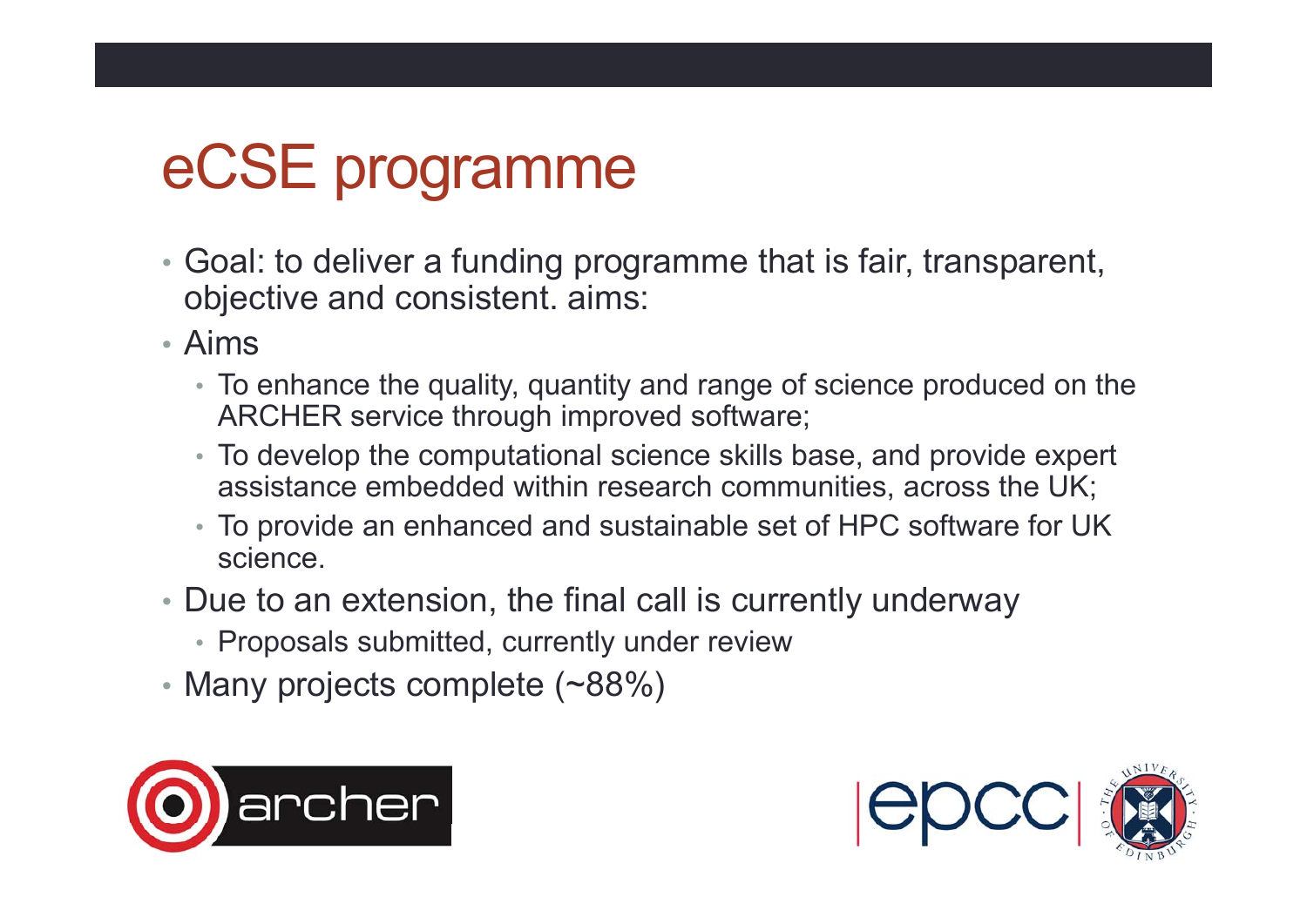# **Benefits**

- Measuring benefits is an on-going process while projects are still active
	- A high quality, fair and objective eCSE selection process, delivering maximum value to the community;
	- Increased science productivity;
		- Including financial saving reinvested to allow scientists to achieve more science from the same resource allocation
	- Increased novelty and range of science on the system, both traditional and new;
	- Enhanced computational science skills base across the UK.
- Programme outputs and metrics link to these benefits



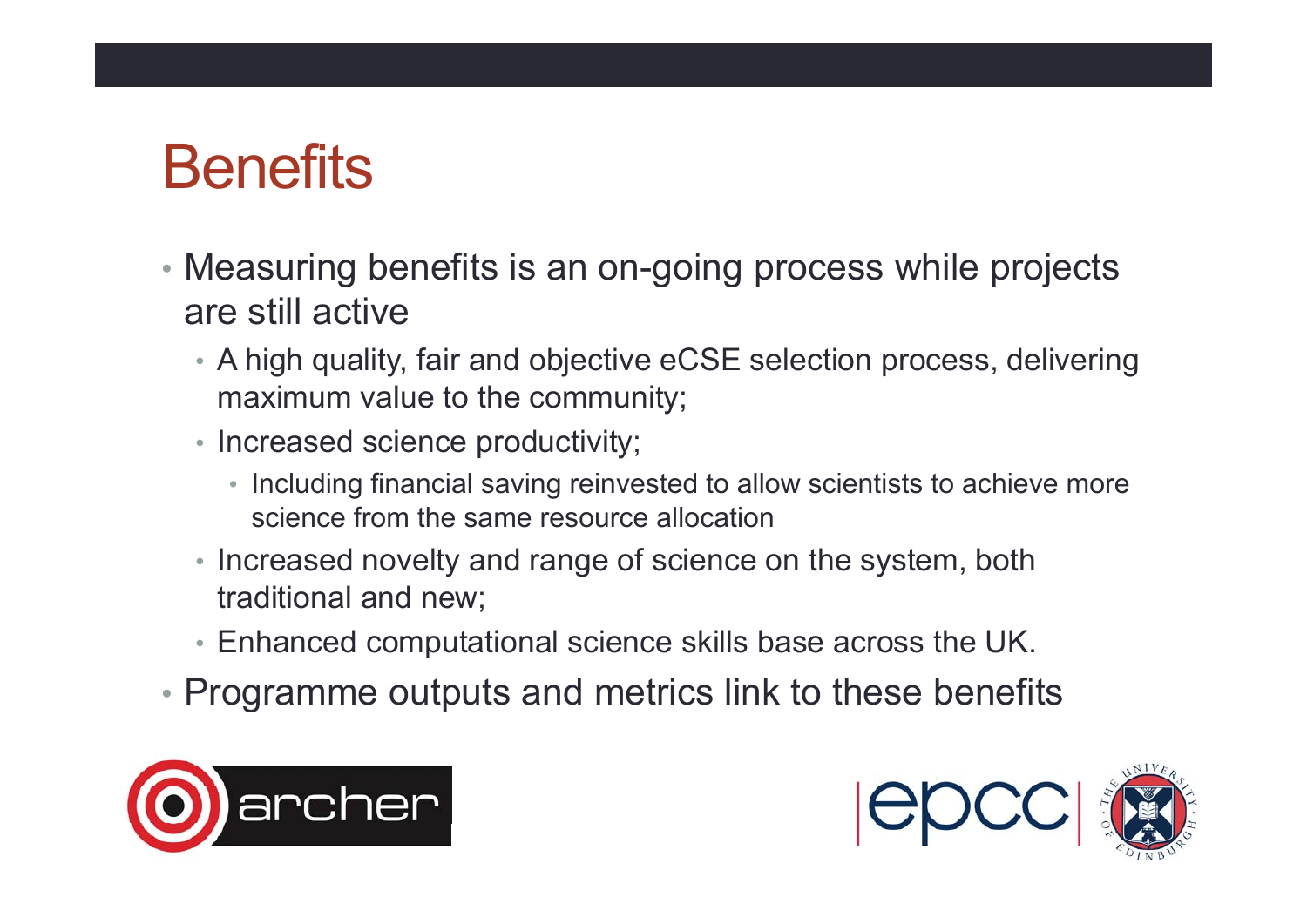### A high quality, fair and objective eCSE

- Regular calls and independent panel members
- Not for profit, FEC costing model
- Open to all, not just organisations using FEC





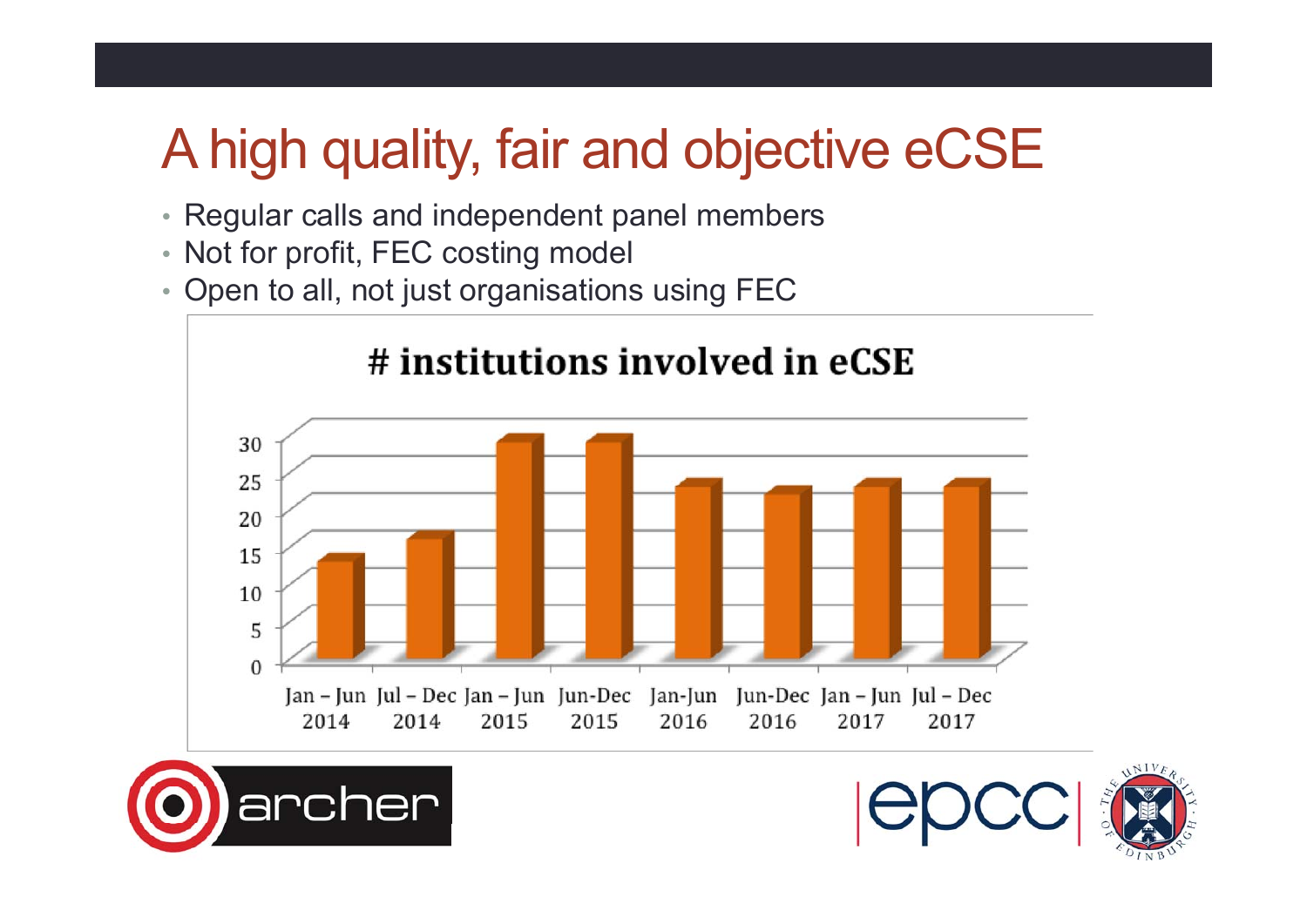#### Science productivity, novelty and range



- eCSE projects are early in the timeline
	- Some benefits may not be seen for years after the project is complete
- The eCSE involves a set of separate projects, but looking to demonstrate benefit across the whole programme
- Solution is to measure a range of benefits
	- One size doesn't fit all



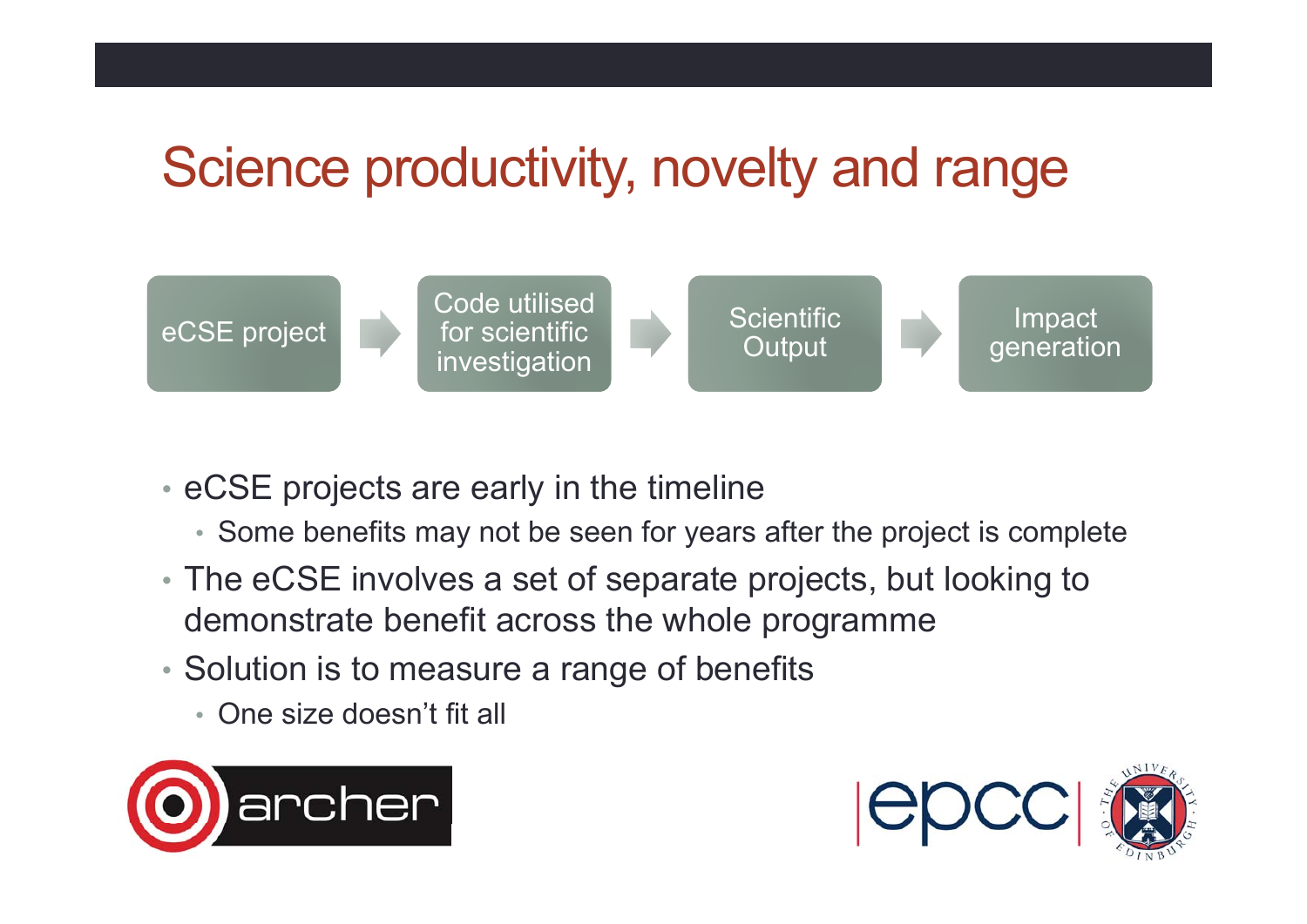#### Science productivity, novelty and range



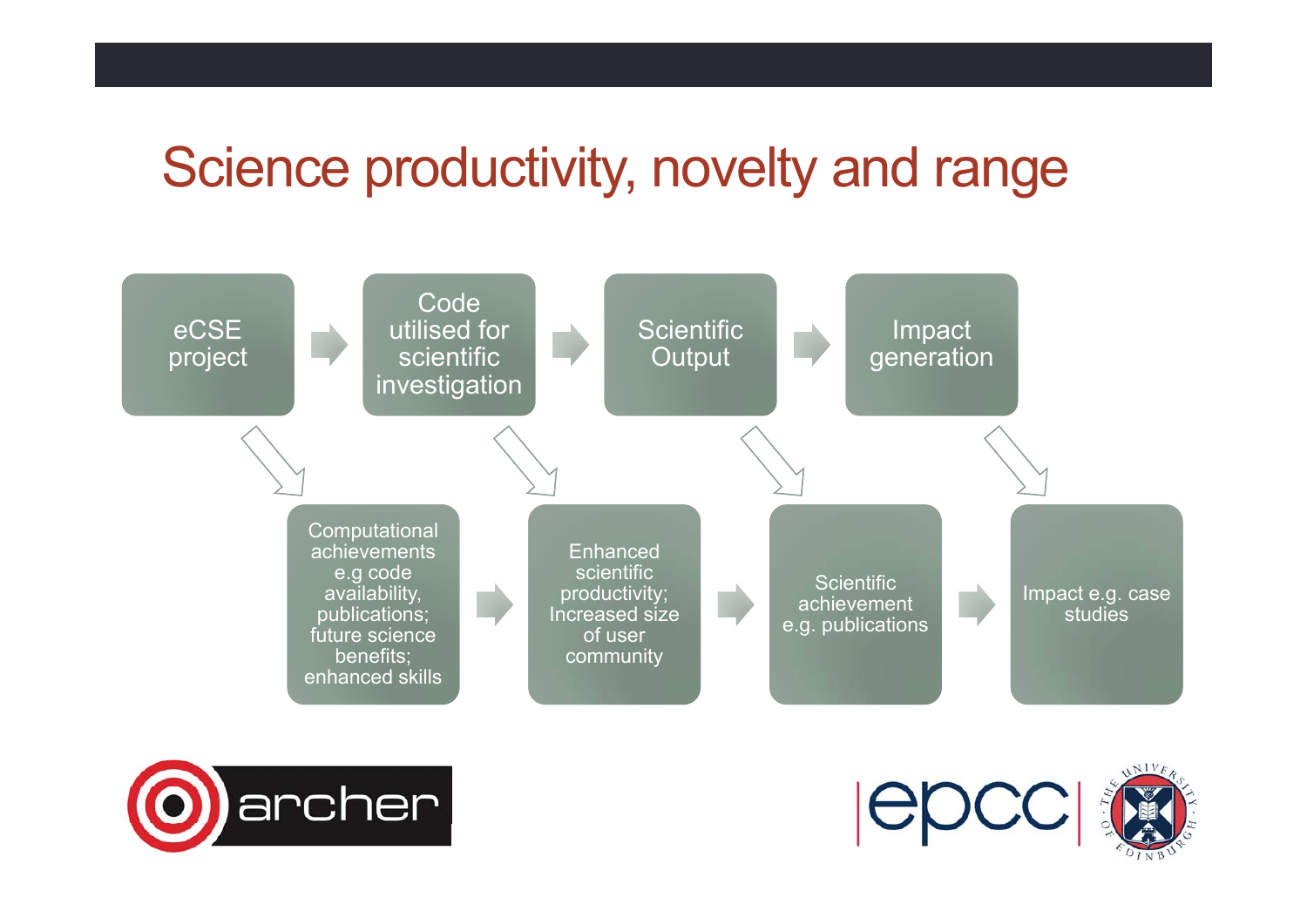#### Computational achievements, future science benefit





Jones, Goldberg, Holland, Ferreira Probert, Hasnip, Refson, Bush







Bernabeu, Krüger, Coveney, Hetherington, Silva











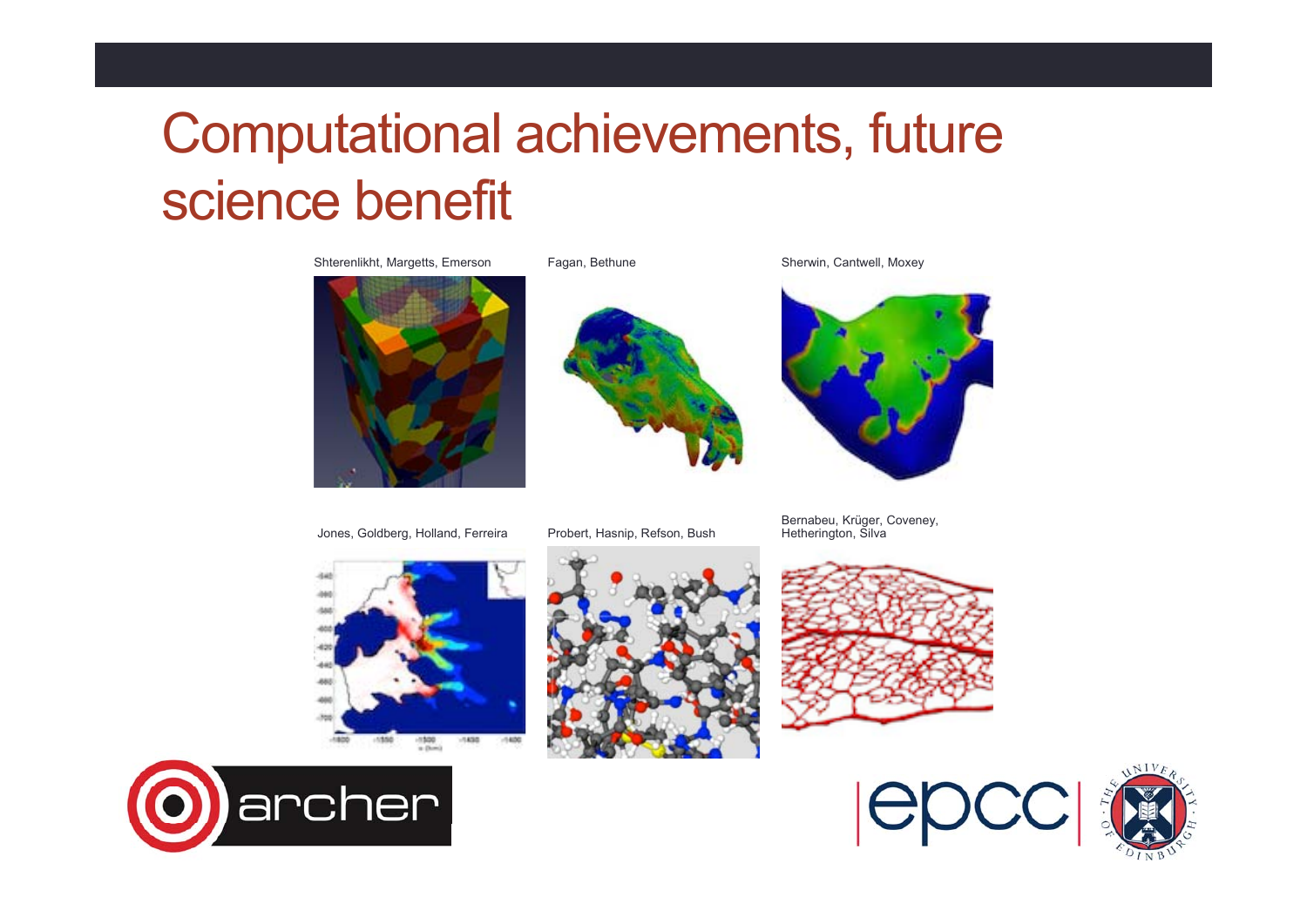#### Develop the computational science skills base

- A key outcome from the eCSE programme relates to people
- Aim is to develop the computational science skills base
- And provide expert assistance and high quality RSE work *embedded* within research communities, across the UK
- Track location of PIs/Co-Is/technical members of staff



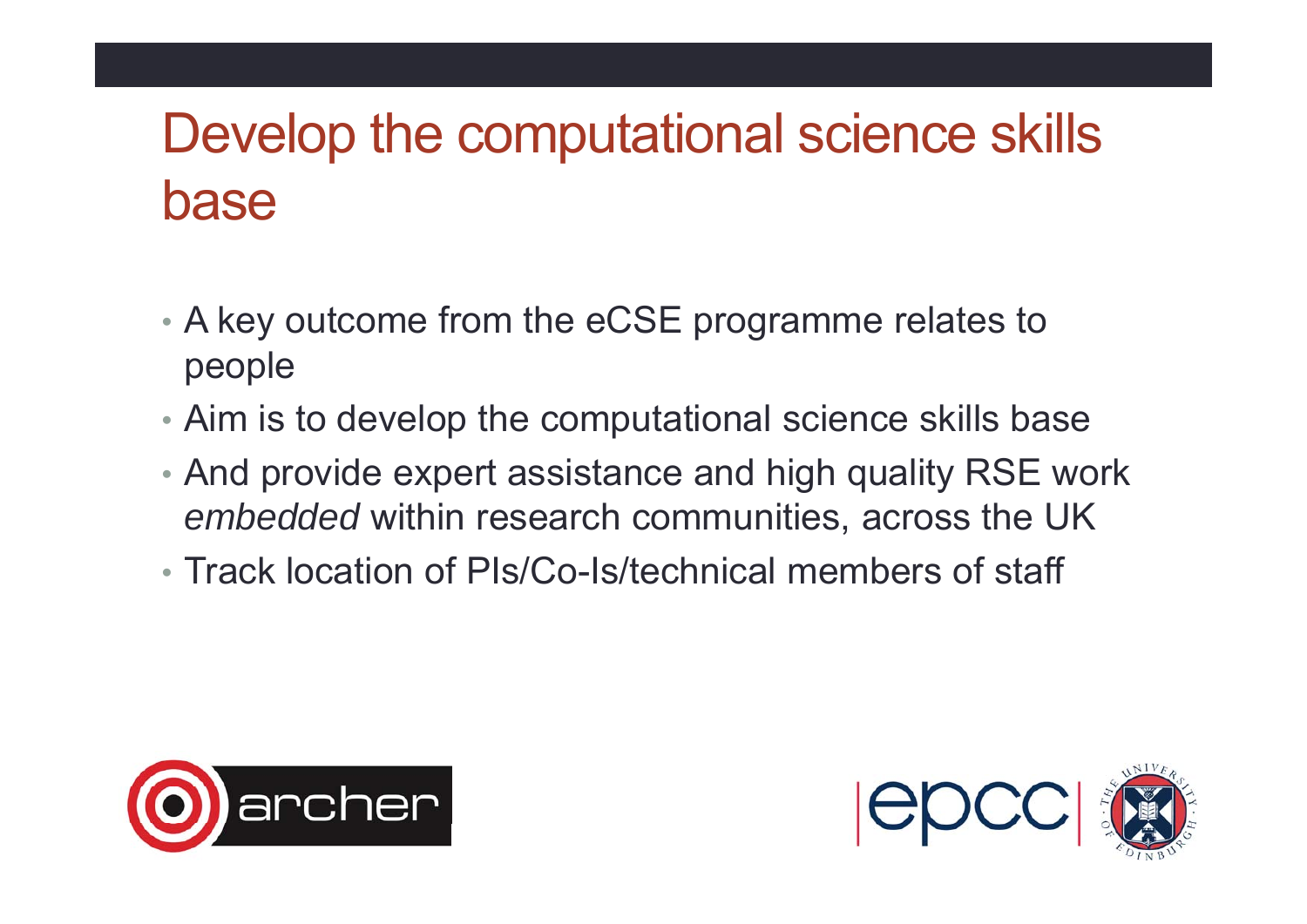#### Skilled embedded workforce across the UK







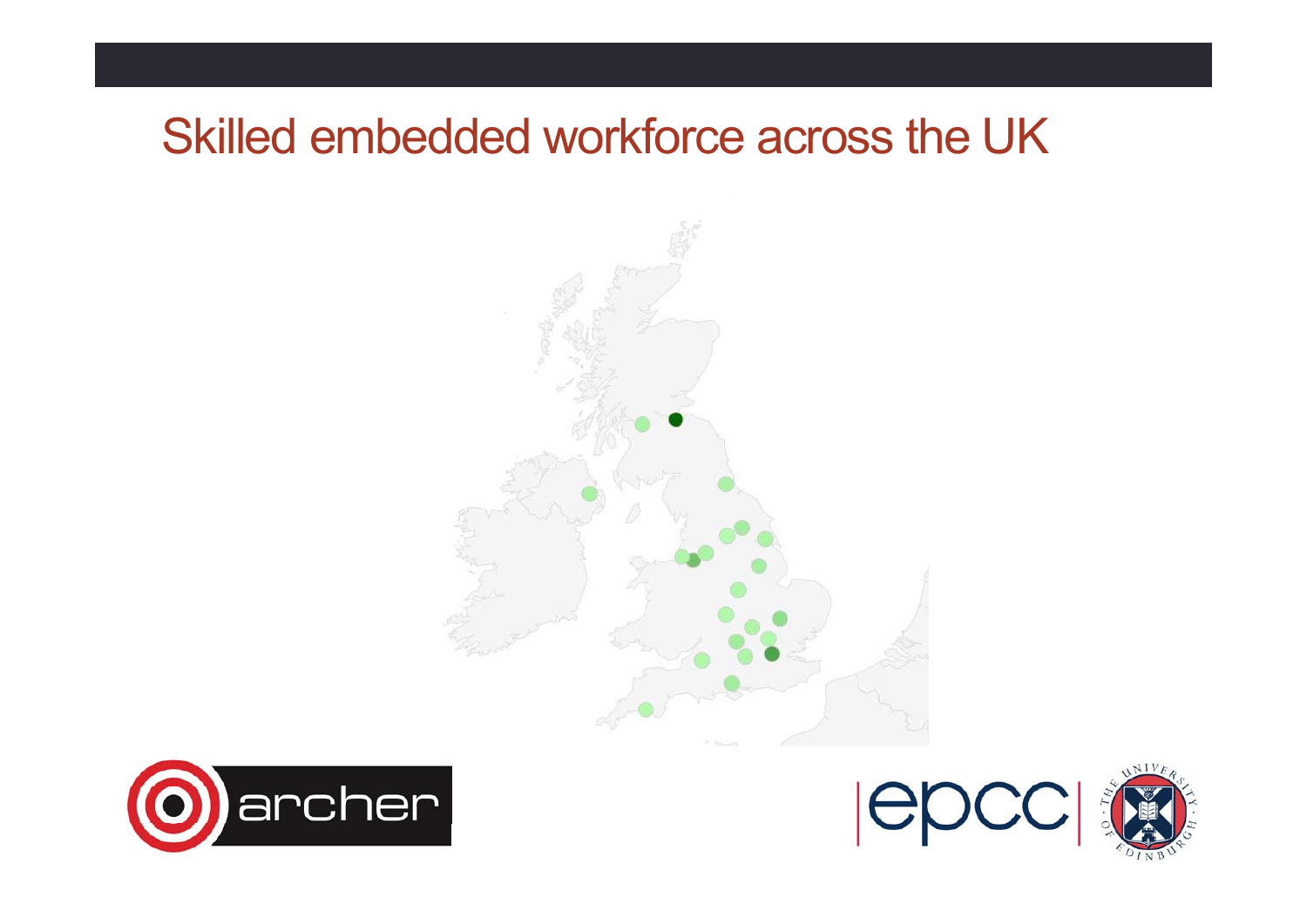# Increased science productivity

- Financial saving reinvested to allow scientists to achieve more science from the same resource allocation
- Overall cost of the eCSE programme £6M, reported benefits to date £21.3M





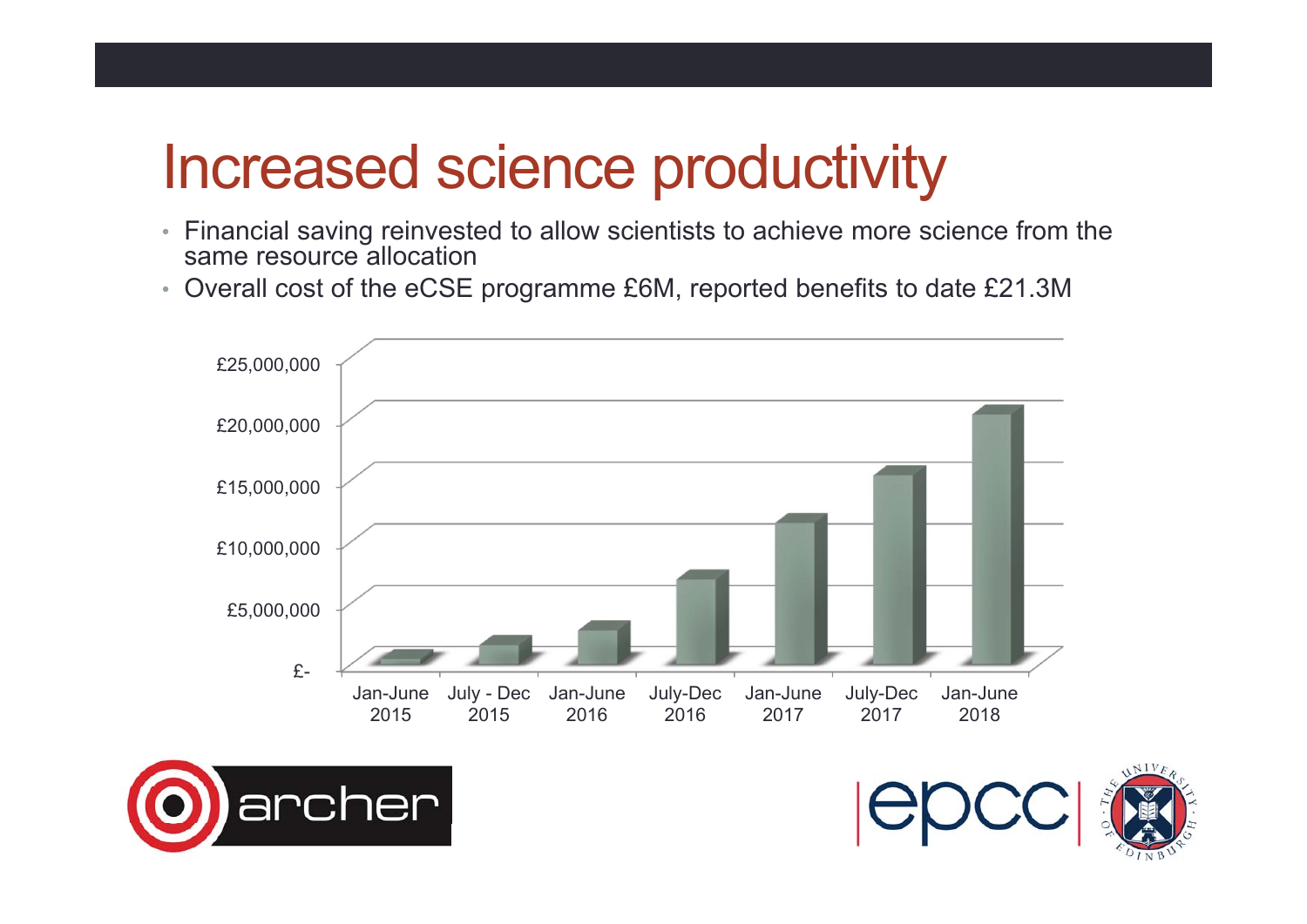#### Increased range of science

- Wide range of science areas
- Since the 4th eCSEcall, we actively encouraged proposals from "New Communities"
- 10 such proposals were funded – 11% of all projects, 18% average across relevant calls





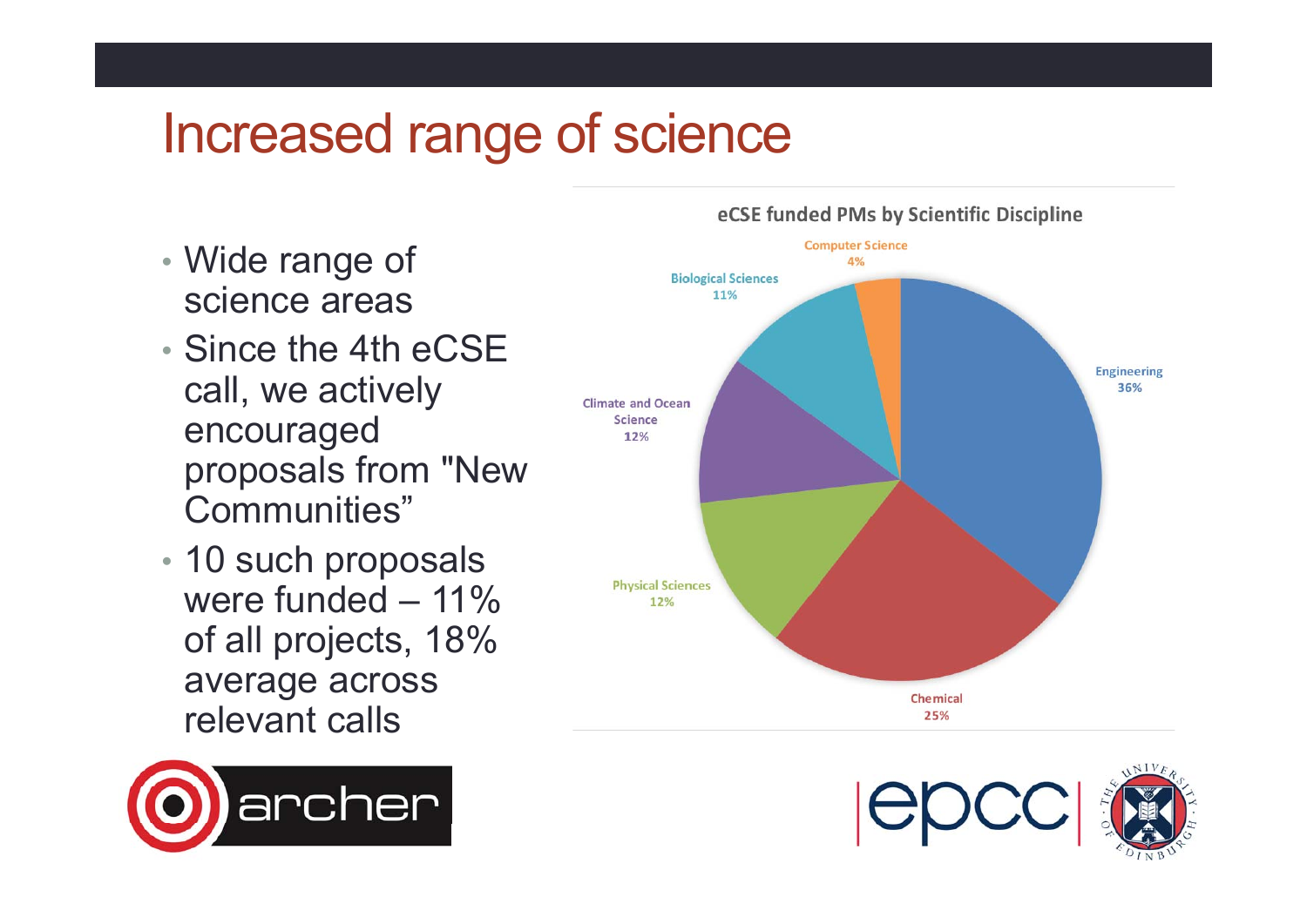### Increased range of science

• In the last 6-month period, over 40% of the top 40 codes had benefitted from some form of eCSE support



**% top 40 codes benefited from eCSE programme**